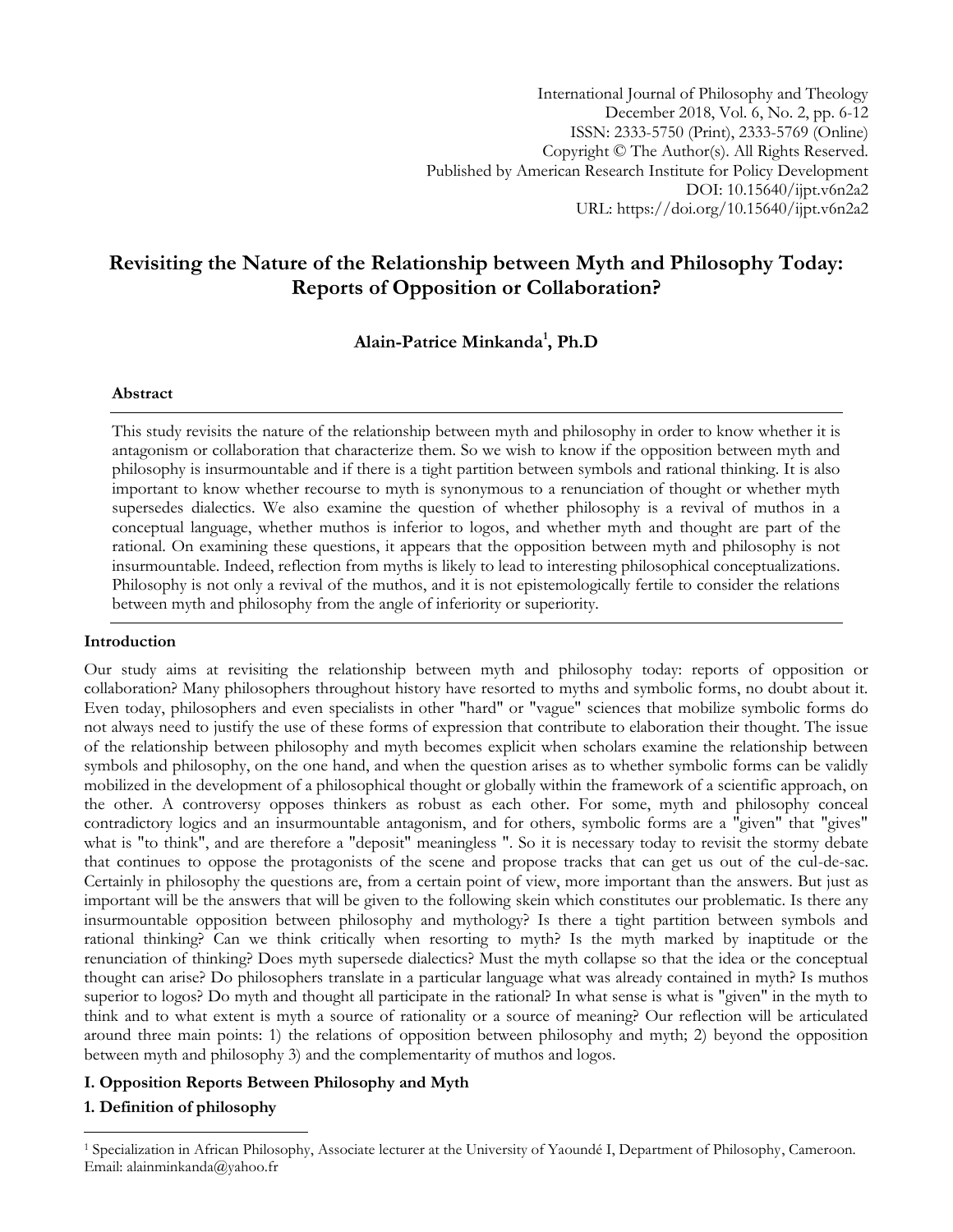To Marcien Towa (1986, p.30), only philosophy "has the courage and the strength to openly submit the absolute to discussion". Unlike religion, which relies on revelation and dogma, philosophy "appeals to reason, to critical thinking and not to fear or trust" (Ibid., p. 32). If religion intends "to evade all examination, all discussion and all criticism, that is, to thought" (Towa, 1979, p.7), it opposes the philosophy that is essentially thought "in the sense of weighing, to discuss the representations, the beliefs, the opinions, to confront them, to examine the pros and cons of each, to sort them, to criticize them so as to retain as true only those that resist at this sorting event. In this restrictive sense, representations, convictions, opinions that have not been tested or resisted by criticism are not thoughts, ideas, but mere beliefs "(Ibid., p.7).

#### **2. Opposition between philosophy and myth**

Indeed to Marcien Towa (1979), there is a "deep opposition" between philosophy and myth. What essentially characterizes the myth is "its inability or renunciation to think in a personal and autonomous way" (1979, p.10). Yet philosophy "refuses the vagrancy in imaginary countries and, to the beliefs of the devotee, it opposes doubt, unbelief" (Ibid., p.11). Towa (2011, p.224) thinks that there is such "incompatibility", such as "opposition between mythical mentality and philosophical spirit" that's "one can only be born and grown at the expense of the other" (Ibid., p.224). More radically, he states: "Between the mythical mentality and the critical thought, the distance is considerable, so that the same spirit can not participate at the same time with the same one on the same questions, to adhere to the mythical representation of the absolute and at the same time to think it critically. Each of them is, of necessity, exclusive of the other "(Ibid., p.230). Myth and thought, myth and philosophy are like cat and dog: they do not mix well. Therefore, any attempt to think from the myth will be doomed or even condemned to failure. Assuming that the myth is "a given to think", it can not be a generator of thought. In a pinch, Marcien Towa thinks that "ideas are formed on the ruins of symbols, imaginary representations, and myths" (Ibid., p.221). Only ideas that survive when they have been scrutinized by an uncompromising criticism or have been evaluated, and weighed can only become ideas. The idea is the result of the activity of the mind as it thinks and criticizes the absolute. Conceptual or philosophical thought has thus come to replace the mythical thought in Plato. Certainly Plato resorts to myths, but these myths are philosophical insofar as they "are created in a spirit freed from the grip of myth" (Ibid., p.221). These myths do not replace the dialectic or the discussion, but allow to illustrate it. While the dialectic leads to the true, the myth allows only to present in a pictorial way the truth. Myth makes it possible to illustrate the theory of knowledge: the myth of the winged hitch allows to have a pictorial representation of the theory of the soul and the body.

Originally, myth is "sacred narrative" and "word". It is a word that accompanies a rite, a word that is an element of worship. This is not fortuitous if the characters of the myth are "supernatural beings, usually divinities endowed with infinite powers, in any case superhuman" (Ibid., p.222). According to the philosopher, the myth is "a story of miracles" (Ibid., p.223); it is only a "vagrancy in imaginary country and devout beliefs" (Ibid., p.228). In Plato, the myth is "essentially and intentionally allegorical" (Ibid., p.235). He has a psychagogic function. The Platonic myth thus wants to contribute to the shaping of the collective mentality to "make it more favorable to the philosophical enterprise" (Ibid., p.325).

While the mythical universe is full of imaginary characters, the philosophical universe is saturated with abstractions and concepts. The myth, to an extent that it is prescriptive, indicates a "mandatory pattern of behavior" (Ibid., p.221). To the myth, Marcien Towa writes: "For the mythical mentality, the truth is not to be discovered by personal reflection, but to receive, to learn; good is not to invent, to produce, but to reproduce. Truth and good are not first of all the fruit of our efforts, but a gift, a grace to receive "(Ibid., p.224). The myth is not therefore directed to reflection, to reason, to free critical examination, but it is addressed to the heart, the feeling and the imagination.

In the same vein as the Cameroonian philosopher, Jean-Pierre Vernant (1988) who also thinks that there is an opposition between myth and philosophy categorically states: "Rational thinking has a civil status; we know his date and place of birth. It was in the 6th century BC, in the Greek cities of Asia Minor, that a new, positive form of reflection emerged on nature (...). In the School of Miletus, for the first time, the logos would have freed itself from the myth as the scales fall from the eyes of the blind "(1988, p.378).

The myth is a first form of reflection while the logos constitutes a new form of reflection. This was put forward by the Ionians who managed to develop notions such as segregation from the primordial unity, the struggle and the union of the opposites and the eternal cyclical change. Vernant totally disagrees with Cornford's thesis that "philosophers are content to repeat, in a different language, what the myth already said" (quoted by J.-P. Vernant, pp. 400-401). To the former, philosophy marks the advent of a new form of thought characterized "on the one hand (by)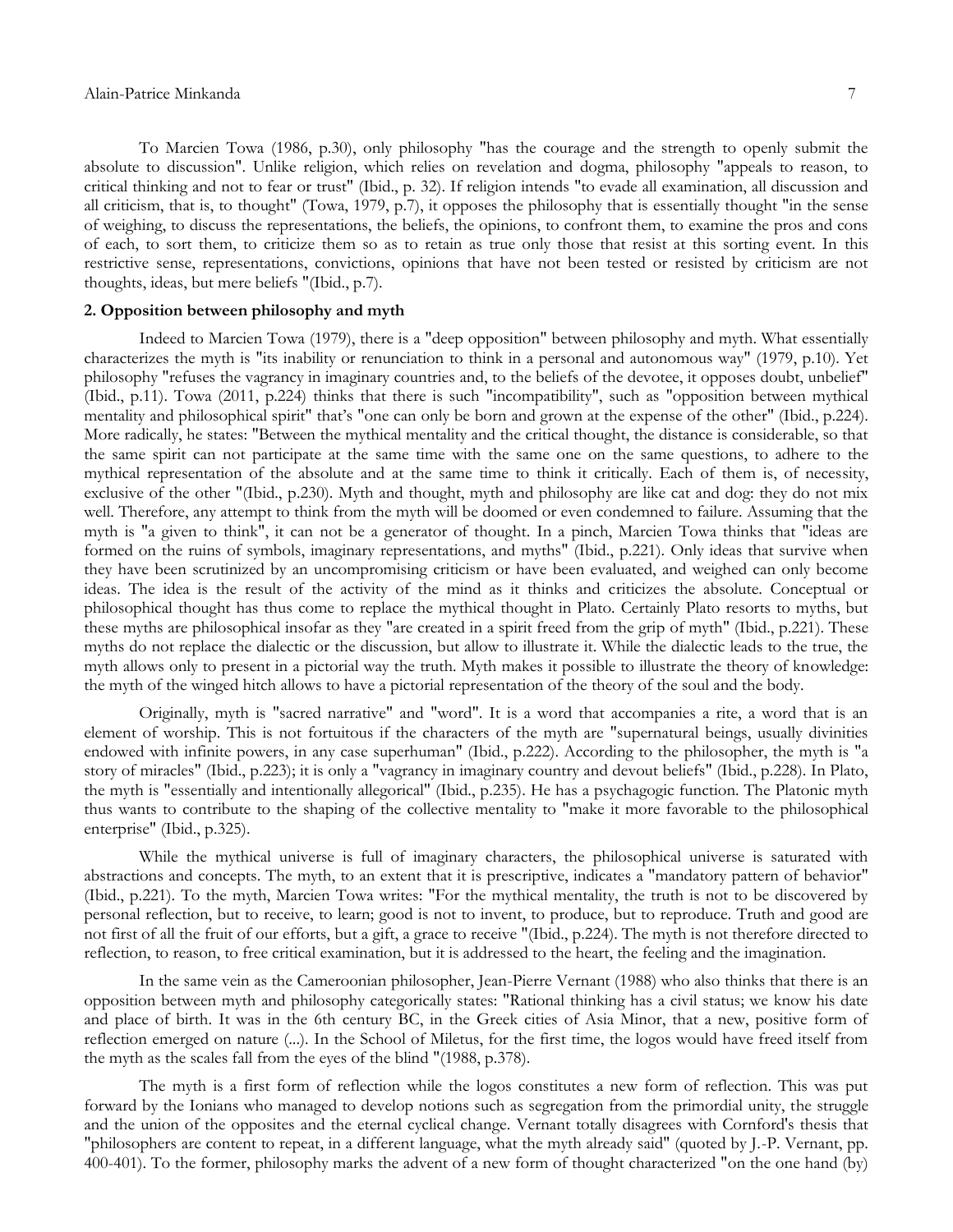the rejection, in the explanation of phenomena, of the supernatural and the marvelous; on the other by the break with the logic of ambivalence, the search in the discourse, of an internal coherence, by a rigorous definition of the concepts, a clear delimitation of the plans of reality, a strict observance of the principles of identity" (1988, p. 401). So philosophy will construct its own rationality by elaborating its own concepts to explain the nature of Being and its relation to thought.

# **II. BEYOND THE OPPOSITION BETWEEN MYTH AND PHILOSOPHY**

#### **1. Transcending the opposition between myth and philosophy**

Unlike Marcien Towa who thinks that the opposition between the muthos and the logos is insurmountable, the physicist Patrick Trousson (1995), who invites us to a "new rationality", does not share the conception according to which the myth connotes the past, the obscure, fuzzy, rough, subjective and irrational. To the latter, mythology is not conceived simply as that which is imaginary, unreal, false or that which is childish or fantastic stories.

The physicist shows that muthos and logos refer etymologically to the "word", even if they do not want to say the same thing. Logos, which connotes the idea of sorting, choosing, and asking questions, is not the order of the truth. The muthos, which is "absolutely true word", refers to the real. It is in this sense that Walter Otto affirmed: "Muthos is the true word, not in the sense of what is justly thought and which has the force of proof, but of factual fact, of what is revealed, of what is venerated and thus this word is distinguished from any other utterance "(Walter Otto quoted by Trousson, 1995, p.35). Continuing his striking study, the physicist shows that the muthos that was complementary to the logos has become the opposite, and the latter is now the superior of the first. Having originally been that which does not have to prove its "truth", the myth has become what is unfit to prove its truth. So it is taken for "what is wrongly believed to exist, pure invention, the fruit of the imagination, what the secret spirit in the flaws of rational discourse and verifiable knowledge" (Trousson, 1995, p.37).

Science, unlike myth, connotes objectivity, knowledge, certainty, clarity and reason. In Europe, there was a time when myth and science were synonymous and allowed to reflect on the entire cosmos. With what some may have called the "Greek miracle", the mythical mode of explanation of the cosmos has given way to "an explanatory mode based on rational logic and experimentation and no longer on harmonies of nature or transcendent principles "(Ibid., p. 12). This evolution of European thought has consecrated the divide between the scientist and the spiritual and has made dualist, separative and classificatory thought supplant the thought of God and man, the soul and the body, the reason and the imaginary in a global vision.It should therefore be borne in mind that this ancient conception was hardly a "mere addition of facts and measures", but "a real tension towards the apprehension of the whole universe in its material, imaginary and spiritual aspects"( Ibid.,p.12). The physicist shows that science and mythology often arrive at similar points of view, although from different premises: they converge and complement one another.

To Lambros Couloubaritsis (1992), reality supposes the entanglement of visible nature and invisible powers; it comes from, as Patrick Trousson writes, and from the natural and the supernatural. Both the visible and the invisible are important. The latter contains the dead, the gods, the beneficial powers and those who are evil. By death, we move from the visible world to the invisible world. One can understand why he writes: "Myth is a complex discourse about a complex reality in which the visible and the invisible intertwine, and which unfolds itself according to a logic of its own and according to a transcendental's schema that unifies and regularizes the experience "(1992, p.31).

From the moment the logos is apprehended as logical speech, it is therefore present in the muthos. Although each obeys their own logic, the fact remains that both "participate in the rational" (1992, p. 31). To state that there is a profound opposition between philosophy and myth is not to ban all recourse to myth as a philosophical material. Many philosophers have resorted to myth. And Paul Ricoeur has shown that the symbol is given to think and that the thought that takes the symbol as its object is in fact in the tradition of rationality. Commenting on this Ricoeurian sentence, in a very interesting book, François Dosse thinks, on the one hand, that it implies that "the meaning is given to the one who gains access to the symbolic dimension", and on the other , that "what is given is to think". Although everything is already said in the original enigma of the symbol, it is always important to start everything, to start all over again in the dimension of thinking, to promote a new meaning. To rehabilitate the symbol in this way, is at the same time rehabilitate the myth, from the moment when the latter is only a variant of the symbol.

Mythical thought thus becomes an object of science, and Ricœur, to believe François Dosse (2008, p. 282) "shows that it is not only that it is a source of rationality, but a source of meaning, including and even above all for a modern society that believes to have dethroned the myth in favor of a purely scientific explanation of the world ".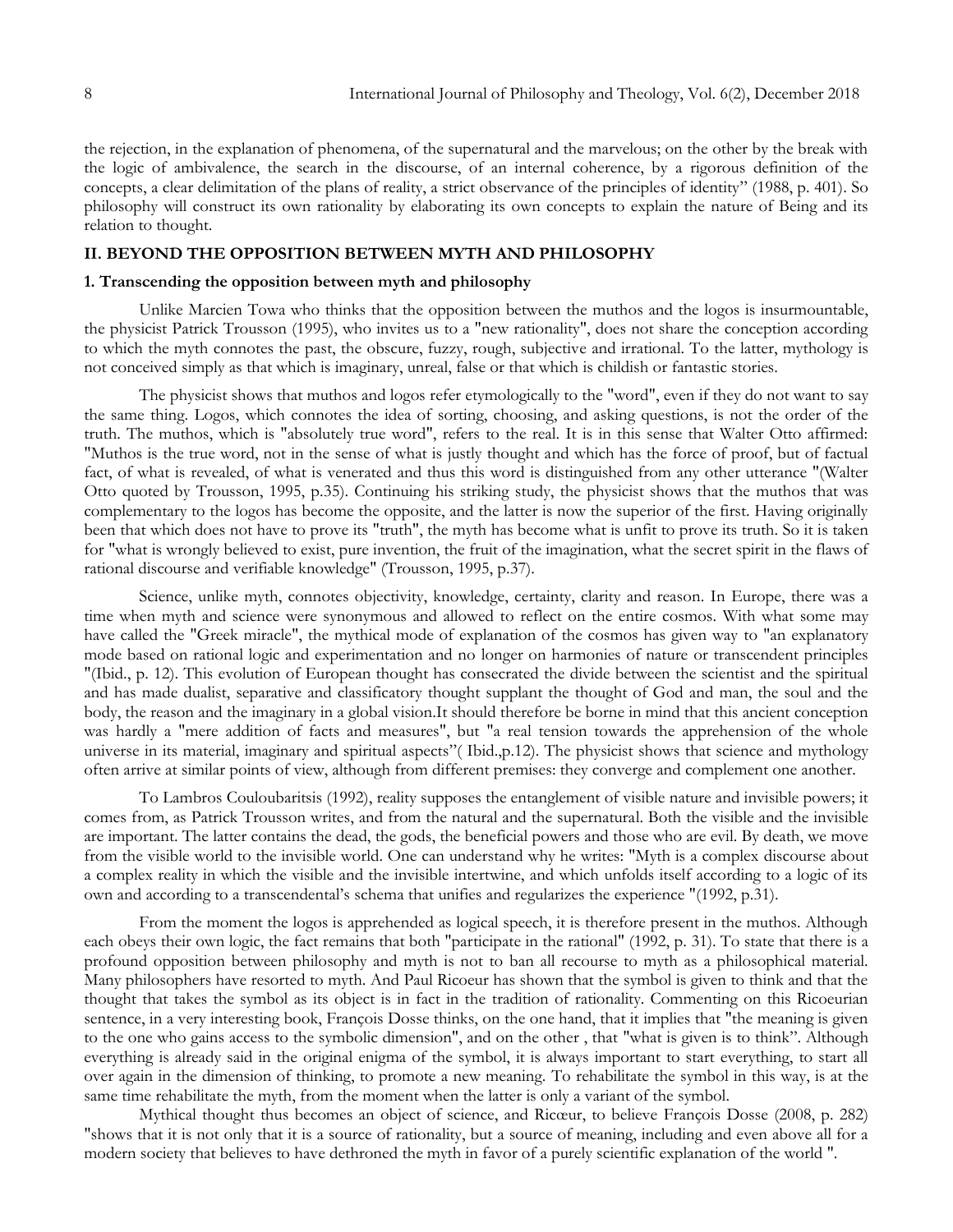#### **2. There is no superiority of the logos on the muthos**

Jean Ladrière (1970) gives reason to Gusdorf when he writes: "Thus, as a source, as a first discourse, as the origin of meaning, myth is present within all theoretical thought, as a nucleus that this thought necessarily resumes in itself, as a first operation that this thought necessarily re-assumes in its own movement (...). Myth is present in thought as what in it inaugurates and makes possible its characterizing operation "(p. 214).

Marcel Biveghe Mezui (2007) addresses the issue of myth and rationality. According to him, classical historiography has established that the emergence of logos in the Hellenic world has been in opposition to the civilization of myth: it has distinguished the universe of rationality from the mythical universe. Edmund Husserl, who is one of the illustrious representatives of this trend, argues that rational Western Civilization differs from non-Western Cultures that are religious and mythical. Mezui calls into question this thesis insofar as it does not take into account the links that exist between the culture of the Greek world and that of the Barbarians, nor the historical context that allowed the emergence of rational thought, nor even links that can be established between the logos and the muthos. In the same light, Samir Amin (2008), arguing the research conducted by Martin Bemal (1987), highlights the latter called "the making of ancient Greece". The Greeks recognized indeed what they had learned from the Egyptians and Phoenicians and did not perceive these as the anti-East; they were aware of belonging to the cultural era of this ancient Orient. The linguistic borrowing from the Greek language to Egyptian and Phoenician is obvious and irrefutable, even if the Eurocentric mythologists have invented the "proto-Aryan" to replace it with the Eastern loan.

Mezui like Patrick Trousson's notion of myth and science have evolved or even semantic mutations that could justify this controversial thesis. The transition to modernity has made the myth appear as a set of "questions that constitute the raw material of thought" (Mezui, 2007, p.102) whereas it was among the Greeks "a first form of explanation of things and the universe "(Ibid., p.102). Cassirer established the existence of an original relationship between myth and science that justifies the allegorical interpretation of myth in Greek philosophy. It is only gradually that muthos has detached itself from the logos. Indeed, Cassirer shows that the world of myth in Plato's philosophy "appears as a coherent totality that it confronts with the totality of pure knowledge to measure them one to the other (...). To Plato, therefore, myth contains a certain conceptual content, for myth is the language that alone makes it possible to express the world of becoming "(Ibid., pp.102-103).

According to the modern conception of science, the explanation that resorts to myth is considered to be "of the order of feeling and not of reason" (Ibid., p.103). For the reason, myths are only "mere constructions of the imagination that detach themselves from the actual, empirical and stable reality of things, to rise above it like a light fog" (Ibid.,. p.103). Science thus distinguishes itself from myth: the first connotes the idea of certainty, clarity, objectivity, and reason, while the second suggests that of the obscure, the subjective, and the irrational. For Mezui as for Patrick Trousson, it was not until scientific knowledge became "dualistic, rationalist and utilitarian" (Ibid., p.103) to oppose mythology. It seemed to lose sight of the fact that both science and philosophy "are always sheltered by culture" (Ibid., p.103). Let us listen to what Mezui says: "Some philosophers often misunderstand the birth of philosophy, arguing that it has historically supplanted the myth and could only be born in a mentality that has defeated explanations mythical. Their thesis is that the first Greek philosophers, the pre-Socratics, were able to transform mythical cosmogonies into rational cosmogonies, which they proposed not to recount the formation of the world through myths, but to explain it by substituting to supernatural characters, natural elements "(Ibid., p.103).

Patrick Trousson has proved, in a very interesting study, that the new science abandons certain concepts and endows itself with more abstract notions. It broadens its vision of the world, takes on new forms and approaches the symbolism and magic of the founding myths. Ernst Cassirer, on the other hand, has established that questions of mythology are matters of philosophy. While it is true that philosophy is concerned with the elaboration of concepts, it must be noted that the process going from particular impressions to the formation of concepts integrates "involuntary and unconscious representations" (Mezui, 2007, p. 105). To him, myth is at the same time "form of thought", "intuition (...) of the spatio-temporal world" and "life in which the subjective reality is discovered and determined" (Ibid., p.107).

Myth is a form of thought that separates neither the moments of time nor the parts of space. There is also no break between the whole and the parts of the body. The muthos does not pose the question of the "how" of things, but questions the "from what" or the "towards which" (Ibid., p.6). Myth as a form of thought has particular categories, namely, quantity, quality, similarity, or likeness.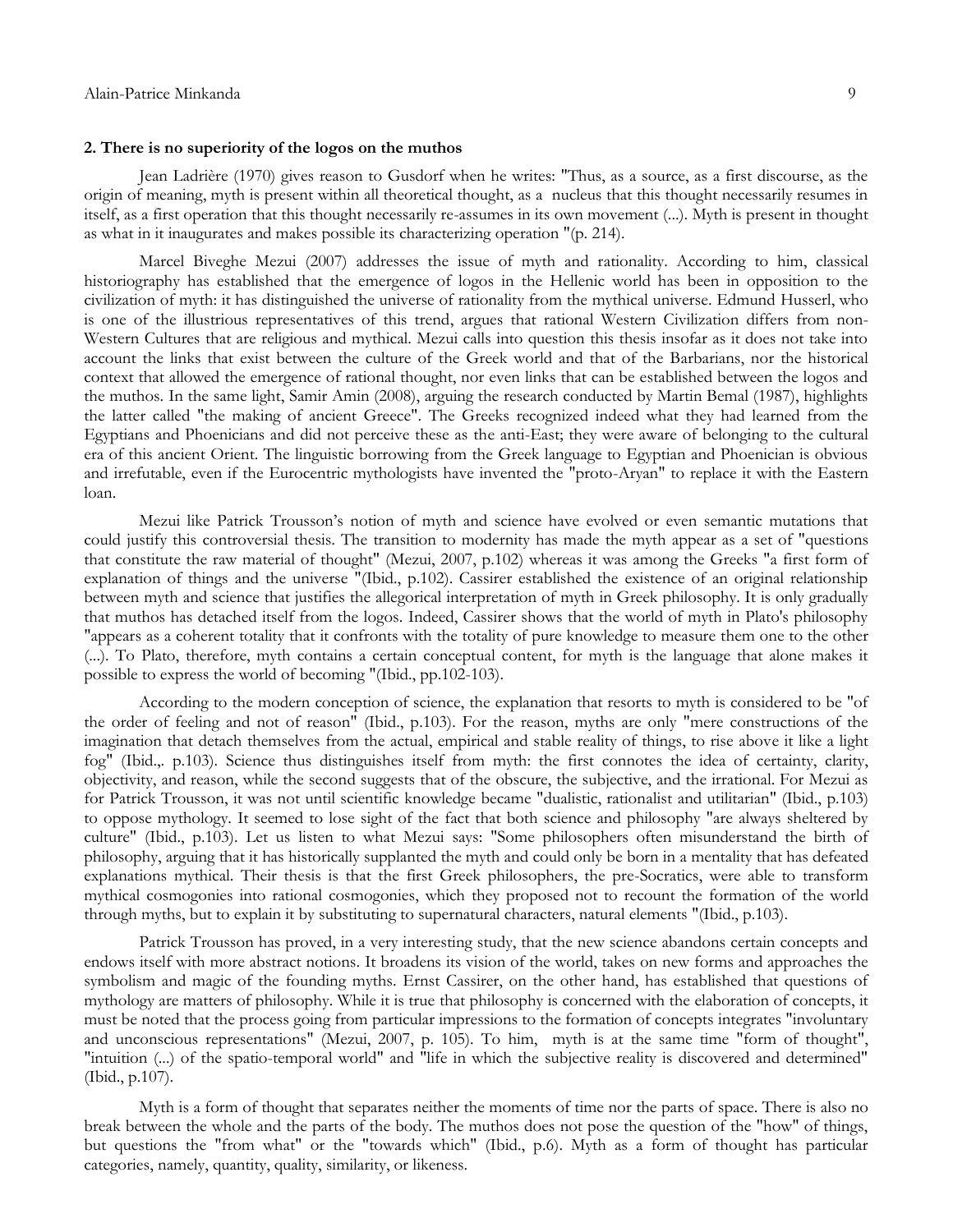The quantity implies the absence of a border between the whole and the parts; quality, on the other hand, is not a property which determines the thing, but the expression of the thing itself; finally, similarity or resemblance is not a "reflexive rational concept", but "the expression of an identity" (Ibid., p.107).

Mezui rejects the thesis of the "Greek miracle" and admits, on the other hand, that it is the clash of traditions between Asia Minor (Troy, Ephesus, among others, which were Greek colonies) and Great Greece (Elea and Agrigento to the south of Italy) which has allowed the emergence of a rational thought and considered universal. In view of the foregoing, it would be appropriate to speak of "universal civilization in its diversity" rather than of "Western civilization". The myth in this context is not taken in the sense of unfounded belief, but it is a particular thought enjoying a proper coherence: the rational discourse has its origin in the mythical universe. So we should not think that science as "elaboration of a different discourse" is a surpassing of the myth, nor believe that there would be a "superiority of the logos on the muthos" (Ibid., p.109). He thinks that it is necessary to avoid the two pitfalls that are the total forgetting of the myth on the one hand, and its omnipresence, on the other. Western rationality failed because it failed to avoid the first pitfall while Black Africa did not experience the emergence of science and rationality and failed to overcome the second pitfall which implies the existence of a continuity between the visible and the invisible.

# **III. COMPLEMENTARITY OF MUTHOS AND LOGOS**

#### **1. Collaboration of muthos and logos**

Unlike Marcien Towa who asserts that there is a radical opposition between muthos and logos, Michel Fattal (2009) asks the question of whether these relations are antagonistic or not. Are they relations of collaboration with Parmenides, as to the question of the designation of being and truth? The philosopher begins by noting that the muthos is the "word" of the Goddess, that he is the "word of truth". As for the logos, it is the "reliable speech" of the Goddess and consists in the "sweet words" of the Young Girls of the Sun. Thus muthos and logos would refer both to the "word" and truthful "discourse" of the Goddess. This last recommends to the disciple to listen well and to preserve this "word" which must be thought then passed to the sieve of the critical reason which reaches the muthos of the being and the truth only when it separated the *estin* and the *ouk estin*. The logos or "credible speech" closes the research about the path of being that began at fragment 8.1. Muthos and logos are interchangeable at Parmenides. But it should be noted that the purpose of the Parmenidian Logos is to lead the disciple to the Goddess and the Truth of Being. In the light of what precedes, Michel Fattal writes precisely: "By the fact that muthos inaugurates and introduces all the development devoted to being and that the logos concludes this presentation worthy of being listened to and preserved, by the fact that also at the end of fragment 8, 50-51 of a thought (noêma) which "surrounds the truth" (amphis alêthees) so that nothing escapes it, I would be tempted to say that the being is He finds himself enclosed in the "limit" (peiras) of speech and thought, just as he sees himself enclosed in the bonds of the "limit" by Dike, Anagke, and Moira. Muthos, logos and noêma have therefore said and thought "everything" that must be said and thought "around" (amphis) of being and truth: "all" to be the being who is identical to himself and "the selfsufficient truth" to which "there is nothing to add or to subtract" (Fattal, 2009, p.112). Critical logos allow us not to confuse being and non-being, as mortals do; it allows us to distinguish what we can not mix and confuse. The philosopher Michel Fattal is thus led to think that "krinai lôgoi designates, (...), the" critical reason "and not simply the" critical discourse ", because like the goddess who" judges by the logos " the disciple must also be able to use the logical principle of non-contradiction to eliminate non-being from being. This ability to "judge" and to use the logical principle of identity is the result of a mental operation which is that of reason "(Ibid., p.112).

#### **2. "Ontomythological" thought beyond "ontological" reason**

Bonaventure Mvé-Ondo (2007) analyzes fang texts to show how thought unfolds there through the mediation of beings and images. For this philosopher, we must go beyond the "apparent and direct sense" of myths, tales and legends if we want to grasp the "unconscious truth". Mamoussé Diagne (2005) in this sense showed that in the civilization of orality "the image (...) is an indispensable adjunct to the making, the conservation and the transmission of knowledge" (p.207) and that it is important to avoid the immediate vision to "pierce the meaning that the image conveys" (Ibid., p.207).

Mvé-Ondo distinguishes two levels of interpretation from traditional African narratives or texts. The first, which is that of the innocent, uninitiated and children or common mortals, is in the order of the event, the daily. As for the second level, it is initiatory, philosophical, and refers to the symbolic order where the "stories are not simple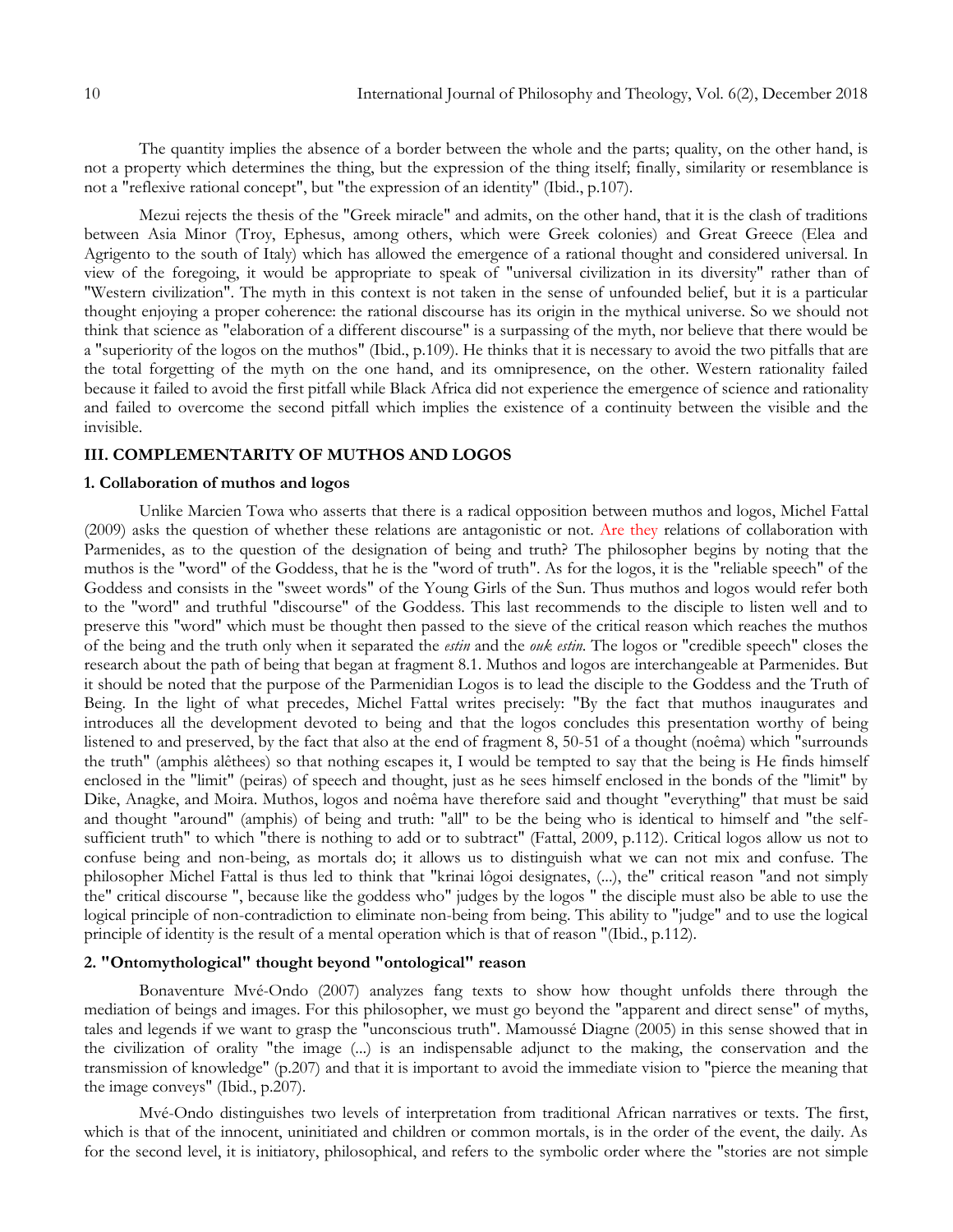tales, but they deliver a truly philosophical or rather metaphysical meaning" (2007, p. 12). In the eyes of the philosopher, any creation worthy of the name, any authentic philosophy "is conceivable only in so far as its bed is constituted by the most fundamental original symbols of the tradition in which it is inscribed" (2007, p.12) There is, therefore, no fang in the mythology of separation, of sealed partitioning between symbols and rational thought. If Western reason is "ontological", African reason is "ontomythological". The ontological reasoning is "non-empirical and speculative" (Mvé-Ondo, 2007, p.142), includes an analytic, a dialectic, illuminates knowledge and action. The ontological reason consists in reasoning to universalist, free, above all external influence, all cultural presuppositions and all affectivity (Ibid., p.144). The five "logical categories" of this reason are known: they are causality, space, time, the person, and the object. In short, Bonaventure Mvé-Ondo will say: "For the ontological approach, these categories are universals that function independently of the circumstances, the contexts and the actors" (Ibid., p.114).

Ontomythological thought is a thought that lies beyond the propositions of mathematical logic. It does not proceed by "inference" and is not concerned with "the establishment of a logical and direct relationship between a subject and a predicate" (Ibid., p.114). On the other hand, it is "oblique, indirect, and analog" (Ibid., p. 114). In his approach and thought, the frame of formal logic breaks out. In the context of onthomythological reasoning, causality is not mechanical, that is, it does not imply a cause-and-effect relationship; it is a generalized causality in which "every event has a meaning and every phenomenon has a cause and a consequence and must be interpreted within the framework of the interrelations that connect the individual to his universe of meaning and man to the world. (Ibid., p. 145). Space, on the other hand, is not a "neutral and inanimate environment", but rather "a receptacle of acting forces invested by invisible powers" as well as "a dimension that man must not disturb. the order "(Ibid., p.145). Time for its part is "predestined", "organized by the notion of destiny" (Ibid., p. 145). As for the object, it is "subjectivated" and "linked to the subject by a network of affiliations". The object is a "language", "a medium of meanings" allowing communication between men and groups. Finally, the person is not a "separate being, but a character inscribed in networks of various affiliations" (Ibid., p.145); it is not a "geometric point, but an open being, a location of variable extent through which influences" (Ibid., p.145).

#### **Conclusion**

Our study sets out to revisit the nature of relations between myth and philosophy today: relations of antagonism or collaboration? Around this main concern, more precisely, we wanted to know if the opposition between myth and philosophy was insurmountable and whether there was a tight partition between symbols and rational thought. The question then arose as to whether recourse to myth was synonymous to a renunciation of thought or whether myth superseded dialectics. It was also a question of examining whether philosophy was merely a revival of muthos in a conceptual language and whether muthos was inferior to logos. Finally, we wanted to know if myth and thought were all part of the rational and to what extent what was "given" was to think and constituted a deposit of meaning. On examining these questions, it appeared that if there is an opposition between myth and philosophy, this opposition is not insurmountable as some philosophers have claimed. Indeed, reflection from the myths of symbols, images and characters can allow the development of interesting philosophical conceptualizations. We must not confuse the path, here the myth, with the objective of the journey, namely the expression of a conceptual thought. Therefore, we have marked our disagreement with the thesis according to which the recourse to symbolic forms condemns philosophy to be only a resumption of the muthos in a proper language. Moreover, the posture that myth and philosophy should be viewed from the standpoint of inferiority or superiority did not appear to us to be fruitful from an epistemological point of view. Indeed, myth and philosophy participate in rationality. However, this one can take the form of an ontomythological rationality or that of an ontological rationality.

# **Bibliography**

**AMIN, Samir** (2008), *Modernité, religion et démocratie. Critique de l'eurocentrisme, critique des culturalismes,* Lion, Parangon.

**BEMAL, Martin** (1987) *Black Athena.The Afro Asiatic Roots of Classical Civilization: The Manufacture of Ancient Greece* 1785-1895, Vol. I, Free Association Books, London.

- **BIVEGHE MEZUI**, Marcel (2007) *La rencontre des rationalités. Cultures négro-africaines et idéal occidental*, L'Harmattan, Paris.
- **COULOUBARITSIS, L**. (1992) *Aux origines de la philosophie européenne. De la pensée archaïque au néoplatonisme,* De Boeck, Bruxelles.
- **DOSSE, François** (2008) *Paul Ricœur. Le sens d'une vie* (1913-2005), La Découverte/Poche, Paris.